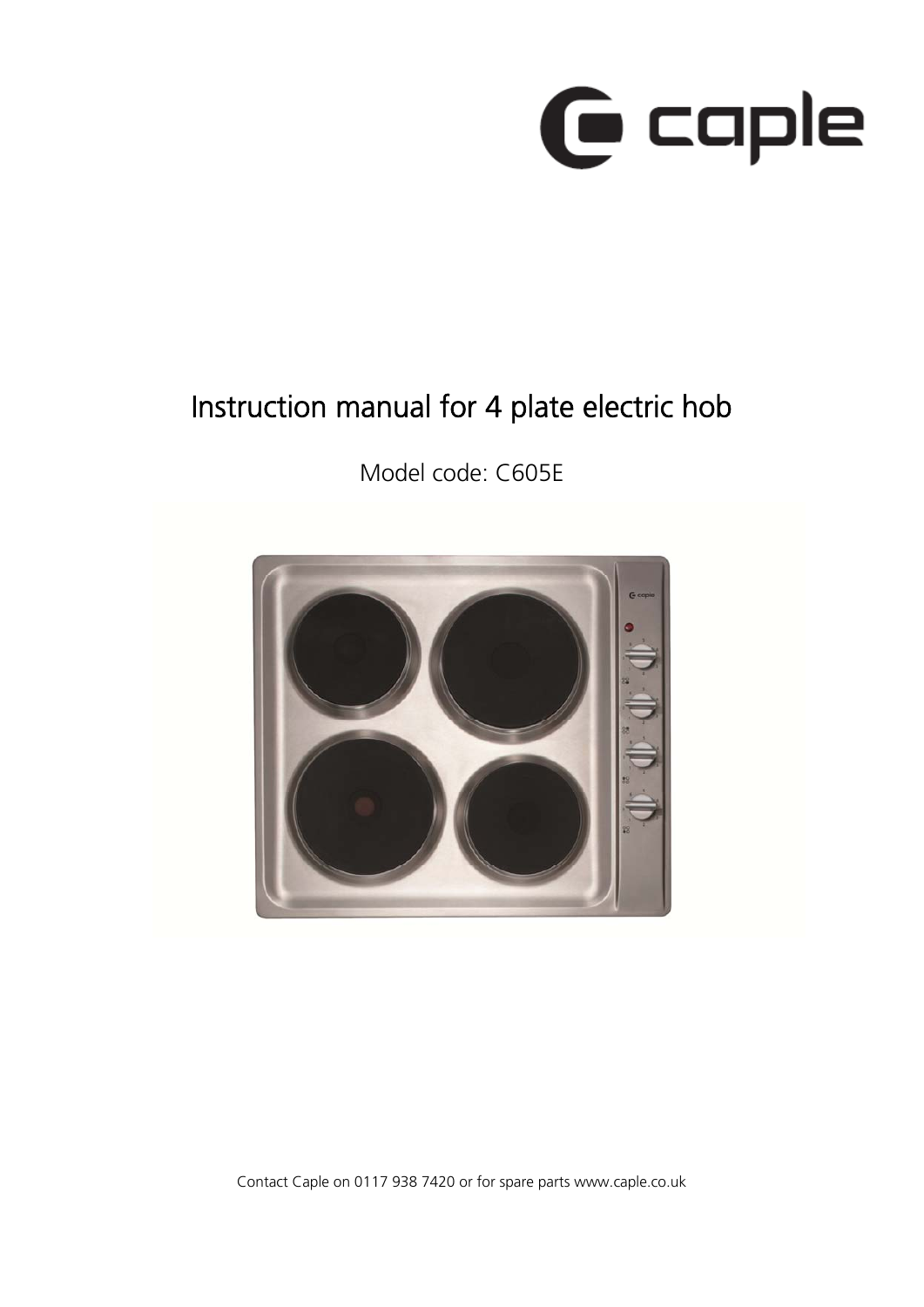# **Contents**

| <b>Environmental note</b>                     | 3         |
|-----------------------------------------------|-----------|
| <b>IMPORTANT SAFETY INFORMATION</b>           | $4 - 7$   |
| <b>Specifications</b>                         | 8         |
| Product and aperture dimensions               | 8         |
| Product specifications                        | 8         |
| Electrical details                            | 9         |
| Using the hob                                 | $9 - 11$  |
| Before first use                              | 9         |
| Control knobs                                 | 10        |
| Switching on a zone and setting a power level | 10        |
| Hob guidelines                                | 11        |
| Cleaning and maintenance                      | 12        |
| Cleaning the hob top                          | 12        |
| After each use                                | 12        |
| Maintaining the solid plates                  | 13        |
| Installation                                  | $14 - 18$ |
| Positioning                                   | 14        |
| Unpacking the appliance                       | 14        |
| Installing the appliance                      | $16 - 16$ |
| Electrical connection                         | 17        |
| Connecting the mains supply cable             | 17        |
| Replacing the mains supply cable              | 18        |
| Troubleshooting                               | 18        |
| Contact details                               | 20        |

NOTE: This instruction manual contains important information, including safety and installation points, which will enable you to get the most out of your appliance. Please keep it in a safe place so that it is easily available for future reference; for you or any person not familiar with the operation of the appliance.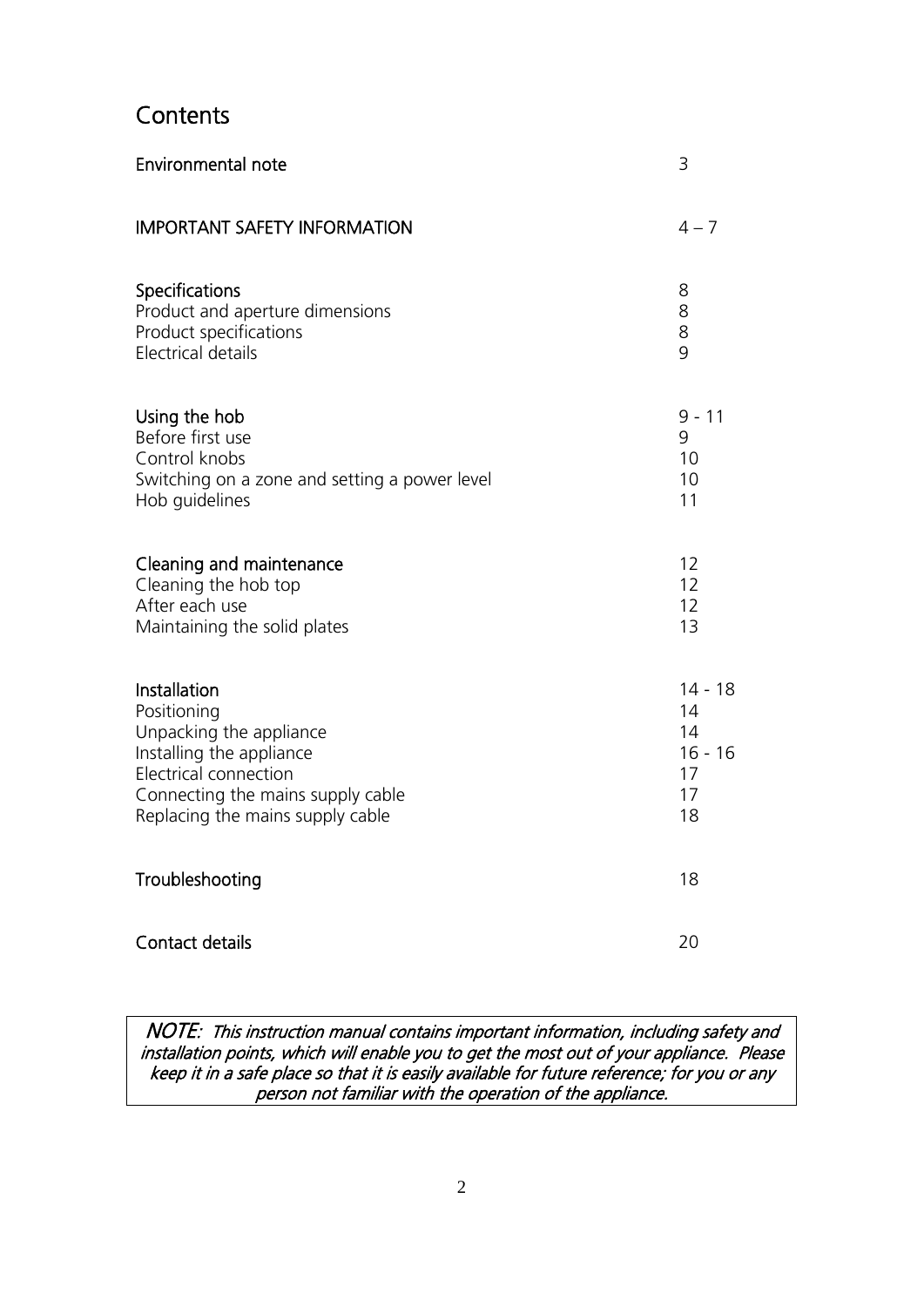### Environmental note

Waste electrical products should not be disposed of with household waste. Please recycle where facilities exist. Check with your Local Authority or retailer for recycling advice.

This appliance is marked according to the European directive 2002/96/EC on Waste Electrical and Electronic Equipment (WEEE).

By ensuring this product is disposed of correctly, you will help prevent potential negative consequences for the environment and human health, which could otherwise be caused by inappropriate waste handling of this product. The symbol on the product indicates that this product may not be treated as household waste. Instead it shall be handed over to the applicable collection point for the recycling of electrical and electronic equipment.

Disposal must be carried out in accordance with local environmental regulations for waste disposal.

For more detailed information about treatment, recovery and recycling of this product, please contact your local council, your household waste disposal service or the retailer where you purchased the product.



- o The packaging materials that the manufacturer uses are environmentally friendly and can be recycled.
- o Please discard all packaging material with due regard for the environment.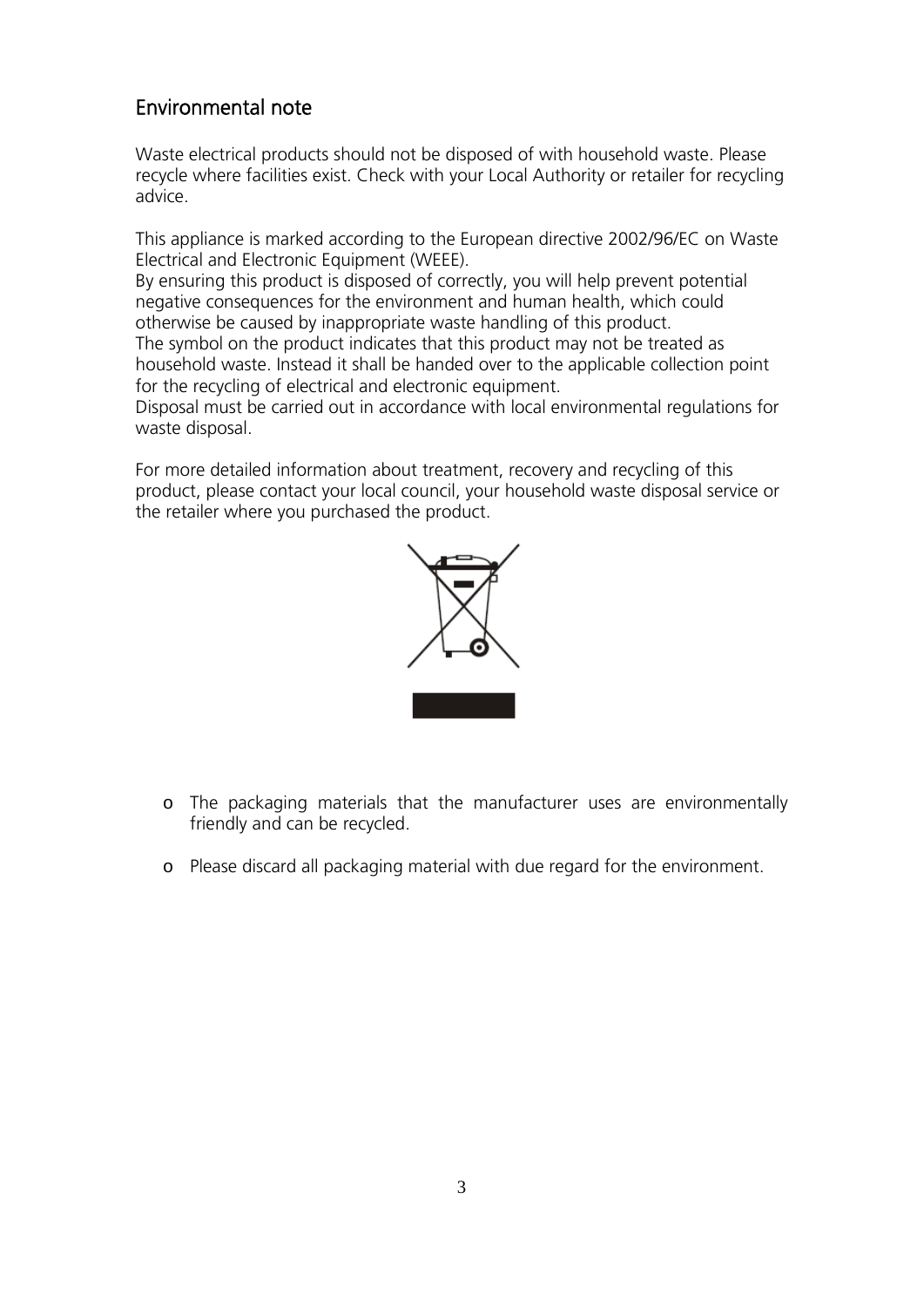# Important safety information



Your safety is of the utmost importance to us. Please make sure that you read this instruction booklet **before** attempting to install or use the appliance. If you are unsure of any of the information contained in this booklet, please contact the retailer where you purchased your unit.

This appliance is intended for household use only and not for similar applications such as:

-staff kitchen areas in shops, offices and other working environments;

-farm houses;

-by clients in hotels, motels and other residential type environments;

-bed and breakfast type environments.

This appliance can be used by children aged from 8 years and above and persons with reduced physical, sensory or mental capabilities or lack of experience and knowledge if they have been given supervision or instruction concerning use of the appliance in a safe way and understand the hazards involved.

Children shall not play with the appliance. Cleaning and user maintenance shall not be made by children without supervision. For EN60335-1

This appliance is not intended for use by persons (including children )with reduced physical, sensory or mental capabilities, or lack of experience and knowledge ,unless they have been given supervision or instruction concerning use of the appliance by a person responsible for their safety. For IEC60335-1

This appliance is for indoor use only, and for household use only.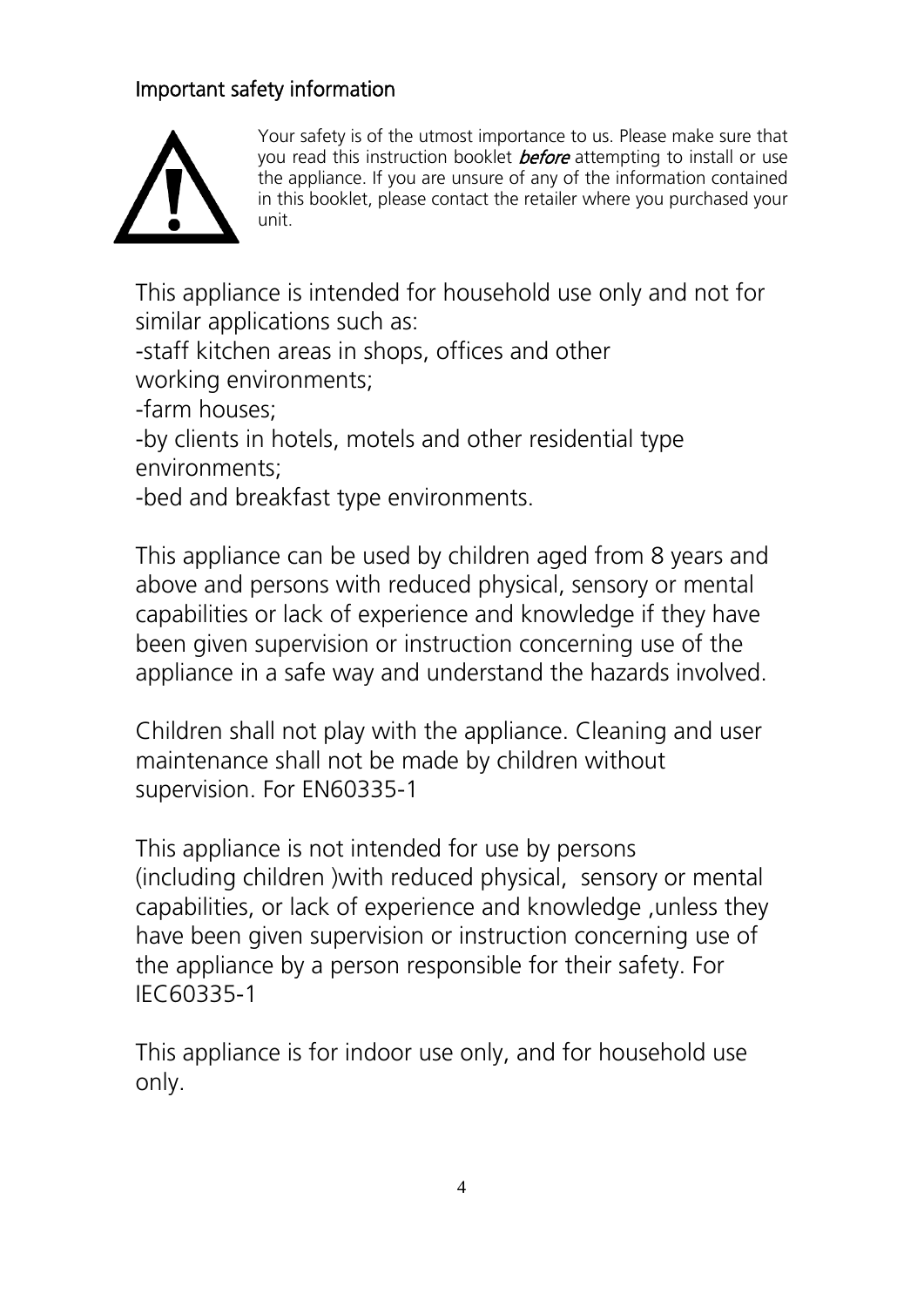To protect against the risk of electrical shock, do not immerse the unit, cord or plug in water or other liquid.

Please unplug before cleaning and maintenance the appliance .Use a soft cloth moisten with mild soap, and then use a dry cloth to wipe it again.

#### General Information

- o This appliance is designed for domestic household use and for the cooking and frying of domestic foodstuffs.
- o IMPORTANT: The adjacent furniture and all materials used in the installation must be able to withstand a minimum temperature of 100°C above the ambient temperature of the room it is located in, whilst in use.
- o Certain types of vinyl or laminate kitchen furniture are particularly prone to heat damage or discolouration at temperatures below the guidelines given above.
- o Any damage caused by the appliance being installed in contravention of this temperature limit, will be the liability of the owner.
- o Your new appliance is guaranteed against electrical or mechanical defects, subject to certain exclusions that are noted in the manufacturer's Conditions Of Guarantee. Please refer to the guarantee card included with this product. The foregoing does not affect your statutory rights.
- o The use of this appliance for any other purpose or in any other environment without the express agreement of the manufacturer will invalidate any warranty or liability claim.
- o You should not use this appliance to store items on or as a work surface.
- o No modifications to the appliance are permitted by the manufacturer
- o You should not store or place flammable or highly flammable liquids/materials on top of or near the appliance. Items made from aluminium, plastic or plastic film should also be kept away from the appliance, as they may fuse to the surface.
- o Repairs may only be carried out by authorised service agents.

#### Child Safety

o The manufacturer strongly recommends that babies and young children are prevented from being near to the appliance and not allowed to touch the appliance at any time. During and after use, all surfaces will become hot.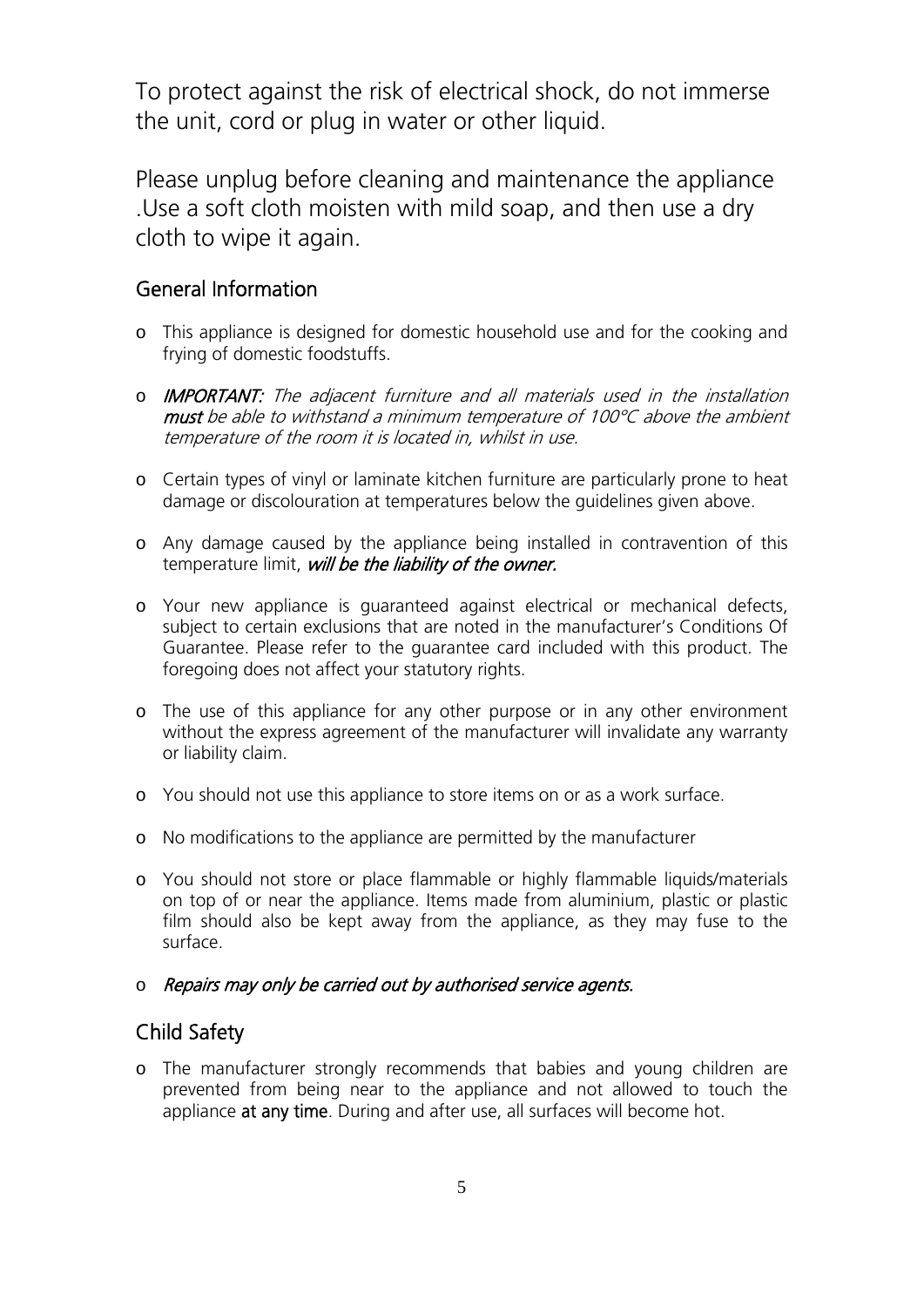o If it is necessary for younger family members to be in the kitchen, please ensure that they are kept under close supervision at all times. Older children should only be allowed to utilise the appliance when supervised.

#### General Safety

- $\blacktriangleright$  The appliance should only be installed and connected by a suitably qualified person.
- Care should be taken to ensure that the units and work surfaces that you build the appliance into, meet with the relevant standards.
- If you notice any scratches, splits or cracks in the hob surface, you should immediately switch off the appliance and disconnect it from your mains supply. Otherwise there is the risk of electric shock occurring.
- This appliance will become hot during use and will retain heat after use. Use caution when using the appliance to avoid being burned.
- o This appliance is not intended for use by persons (including children) with reduced physical, sensory or mental capabilities, or lack of experience and knowledge, unless they have been given supervision or instruction concerning use of the appliance by a person responsible for their safety.

#### During use

- Any film or stickers that are present on the hob surface when it is delivered should be removed before use.
- $\blacktriangleright$  Care should be used when utilising the appliance, otherwise there is a risk of burns being caused.
- o You should not allow the electrical connection cables to come into contact with the hob surface when it is hot or any hot cookware.
- o If fat and oil overheats, then it can ignite extremely quickly. For this reason, when cooking with fat and oil the appliance should not be left unattended.
- $\blacktriangleright$  Make sure that all of the cooking zones are switched off after use.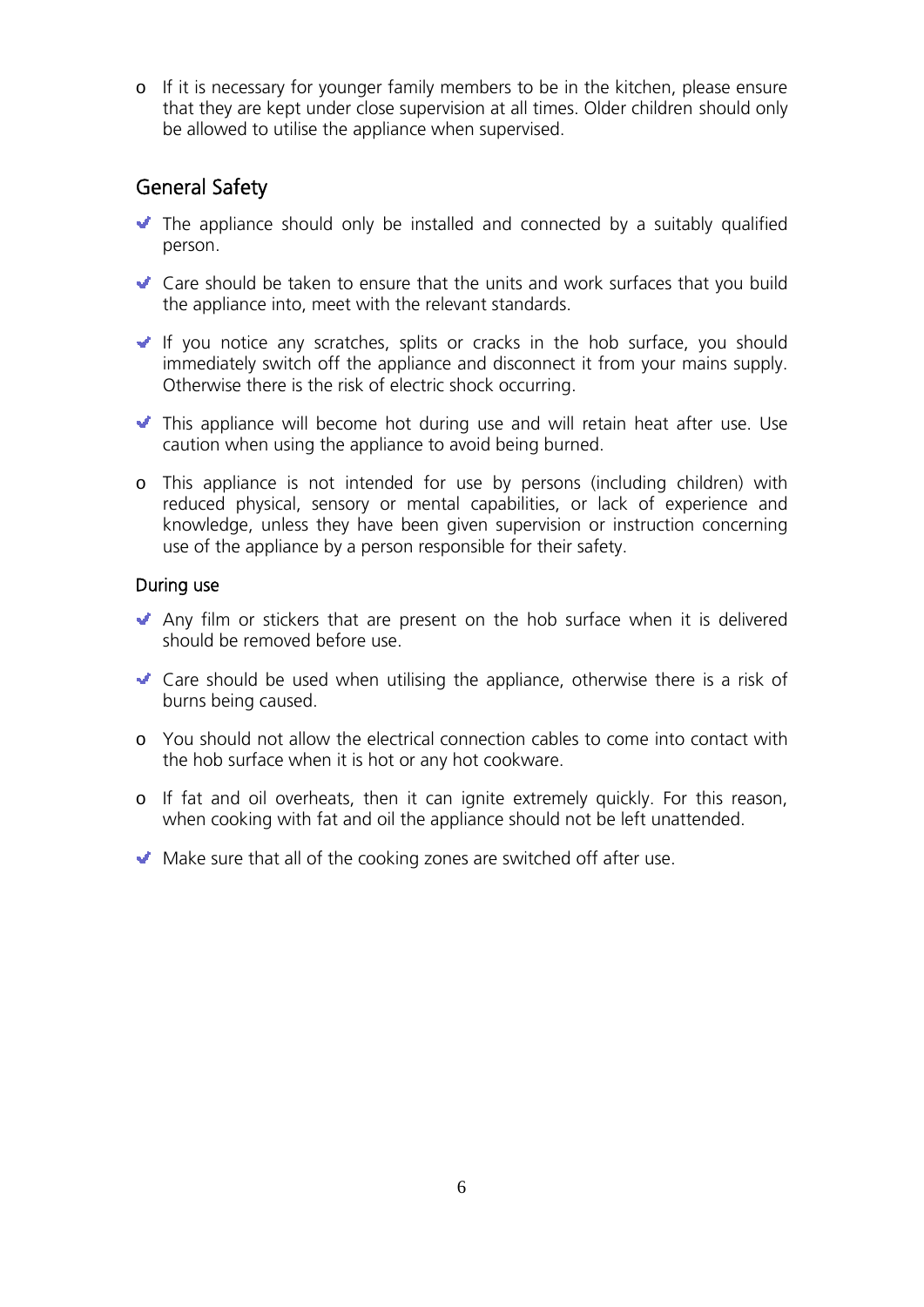# Cleaning

- o Cleaning of the hob should be carried out on a regular basis.
- o IMPORTANT: Before attempting to clean the appliance, it should be disconnected from the mains and allowed to cool.
- o Great care should be taken whilst using this appliance and when following the cleaning procedure.
- o You should not use a steam jet or any other high pressure cleaning equipment to clean the appliance.

#### Installation



This appliance must be correctly installed by a suitably qualified person, strictly in accordance with the manufacturer's instructions. Please see the specific section of this booklet that refers to installation.

The manufacturer declines any responsibility for injury or damage, to person or property, as a result of improper use or installation of this appliance.

### Declaration of conformity

o The manufacturer declares that the hob is built using certified materials and requires the appliance to be installed in accordance with the standards currently in force. This appliance must be used by a trained person for domestic purposes only.

# To avoid damaging your appliance

- o The hob surface can be damaged by objects falling onto it.
- o The edge of the hob surface can be damaged by knocks from cookware.
- o Cast iron and cast aluminium cookware with damaged bases may scratch the hob surface if they are dragged across it.
- o Pans should be lifted on and off the hob surface and not dragged.
- o Cooking zones should not be switched on without cookware placed on it. Also the cookware should not be empty.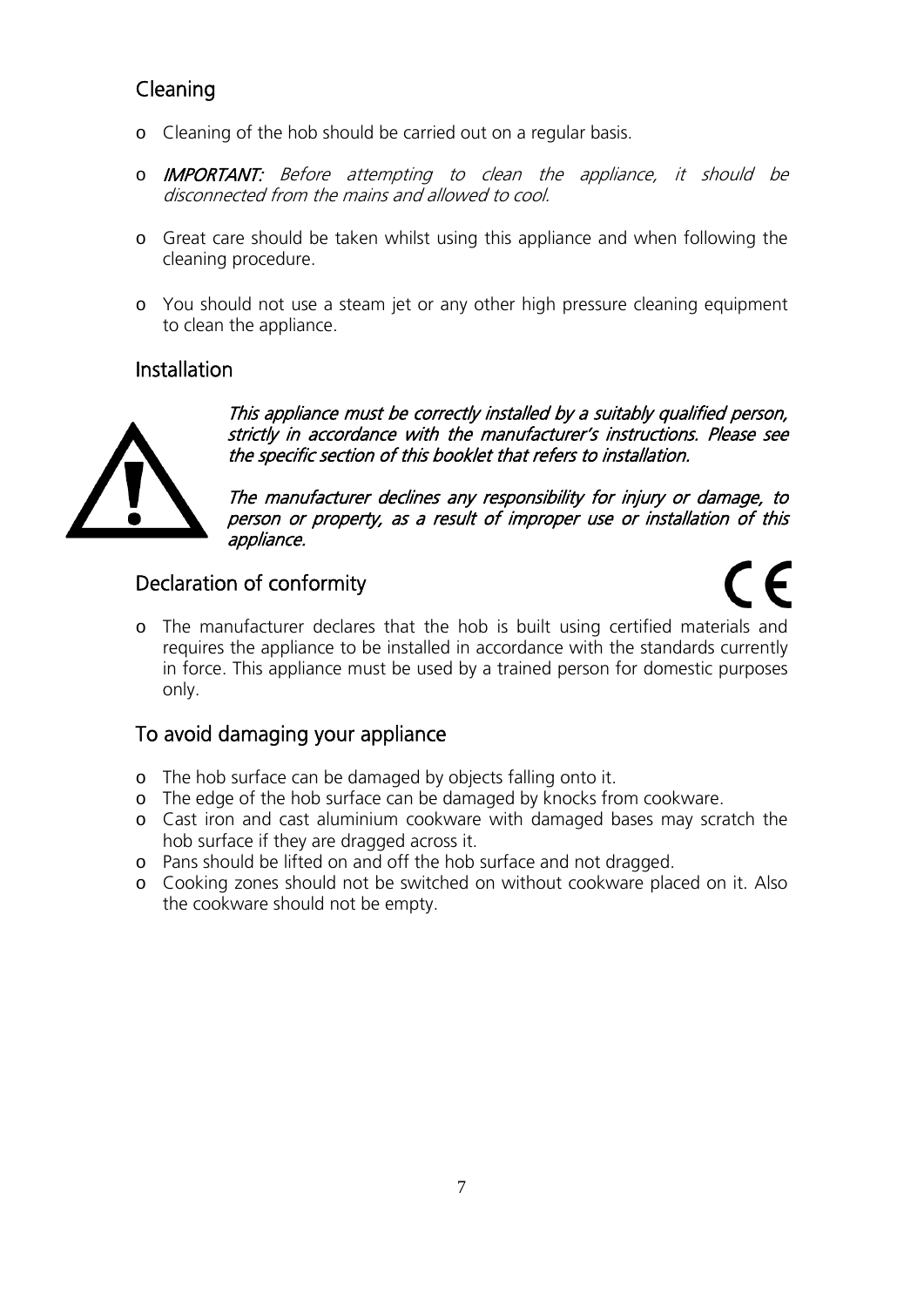# Specifications



#### Product dimensions:

#### Aperture dimensions:

| Depth:  | 510 mm | Depth: | 485 mm |
|---------|--------|--------|--------|
| Width:  | 580 mm | Width: | 560 mm |
| Height: | 52 mm  |        |        |

#### Product specifications:

- o 1 x 2.00 kW rapid plate (Ø 188 mm)
- o 1 x 1.50 kW standard plate (Ø 188 mm)
- o 2 x 1.00 kW standard plate (Ø 155 mm)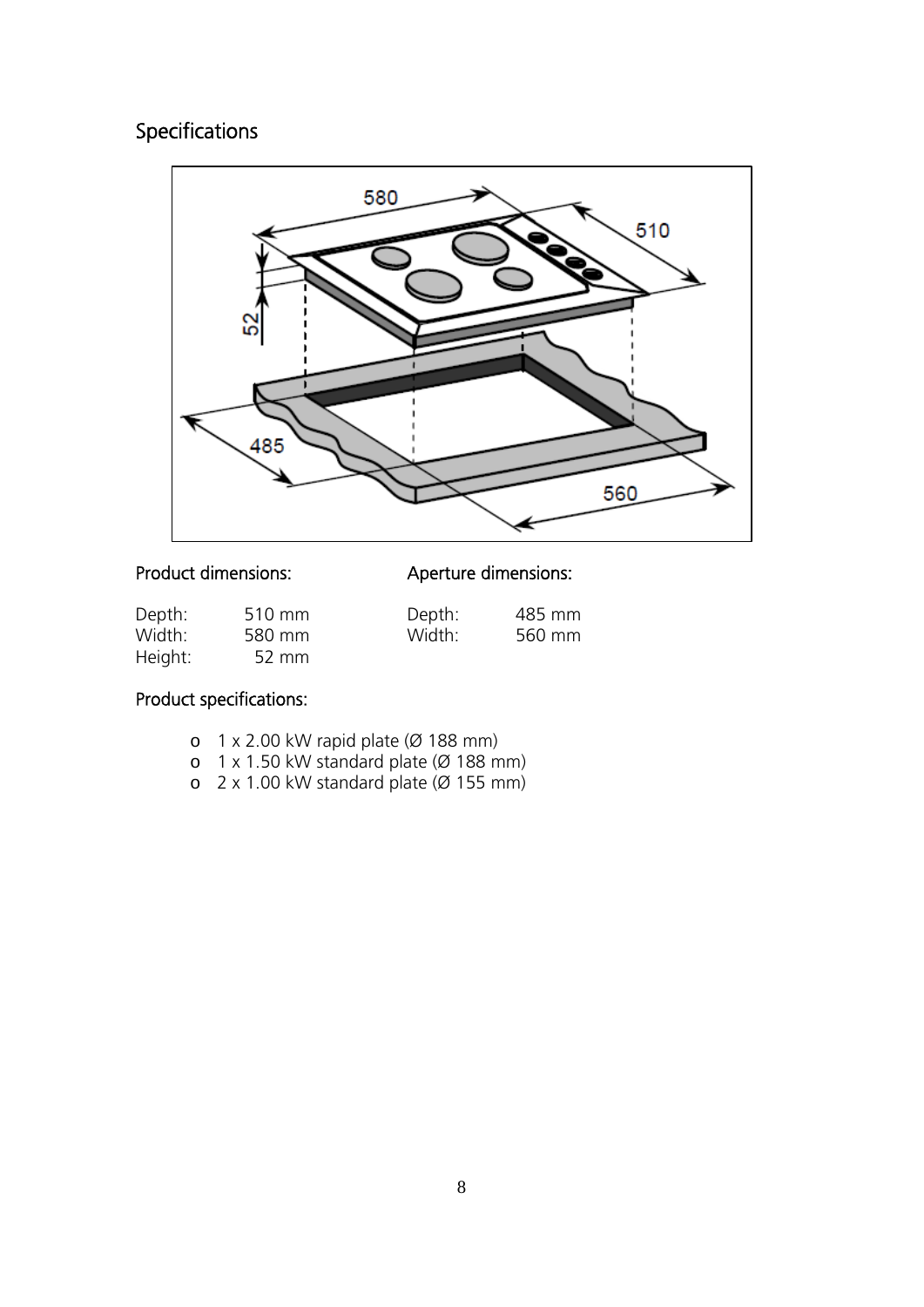#### Electrical details

Max Rated Inputs: 5.50 kW

Rated Voltage: 220-240V ac 50-60 Hz Supply Connection: 25A (double pole switched fused outlet with 3mm contact gap) Mains Supply Lead: 3 core x 4.0 mm<sup>2</sup> (not supplied)

For future reference please record the following information which can be found on the rating plate and the date of purchase which can be found on your sales invoice. The rating plate of your hob is located on the underneath of the appliance. Therefore it is a good idea to record this information before you install your appliance.

Model number ……………………………….

| Serial number |  |
|---------------|--|
|---------------|--|

Date of purchase ……………………………….

Using the hob

#### Before first use



**IMPORTANT:** You should clean the cooktop surface and solid plates (see "Cleaning and maintenance" section).

- o You should switch on one cooking zone at a time, for 5 minutes at the maximum setting. This will help to eliminate any new smell that exists and evaporate any humidity that has formed on the heating elements during transit.
- o When doing this burn off process, an appropriately sized saucepan containing cold water should be placed on the zone in question.
- o Do not burn off more than one zone at a time.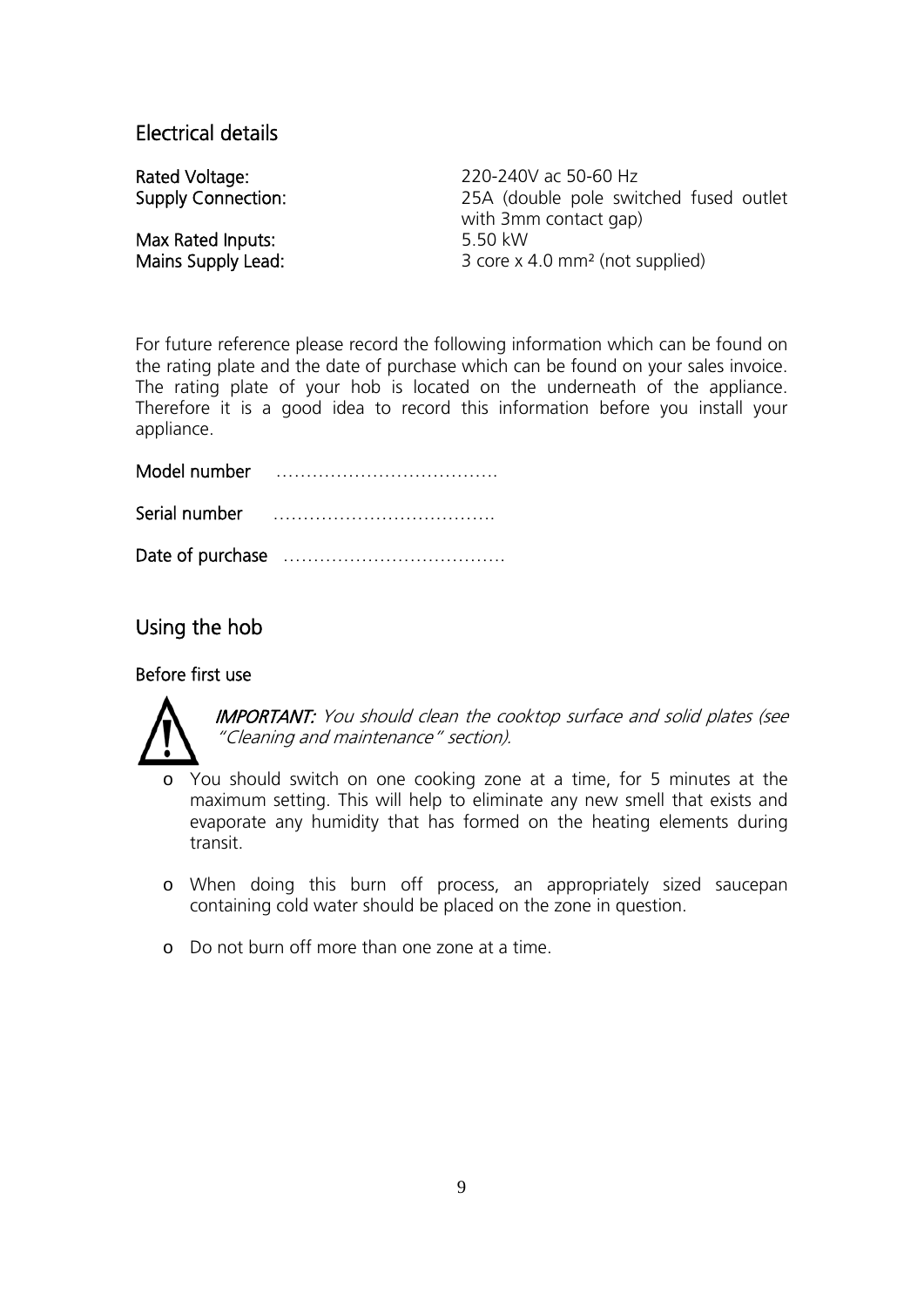#### Control knobs

- o All operations are performed by means of the 4 control knobs that can be found on the right hand side of the cooktop top.
- o The control knobs can be turned either clockwise or anti-clockwise to select a heating level. The numbers around the outside of each control knob indicates the power level that you have set the zone to.
- o A marking next to each control knob indicates which zone that it controls.



#### Switching on a zone and setting a power level

- o Turn the control knob of the zone that you wish to cook on clockwise or anticlockwise until it reaches the power level that you desire.
- o Each cooking zone can be adjusted between 1 and 6, one being the coolest zone setting and seven being the hottest zone setting.
- o When you have finished cooking, make sure that you turn the control knob to the "0" (off) position.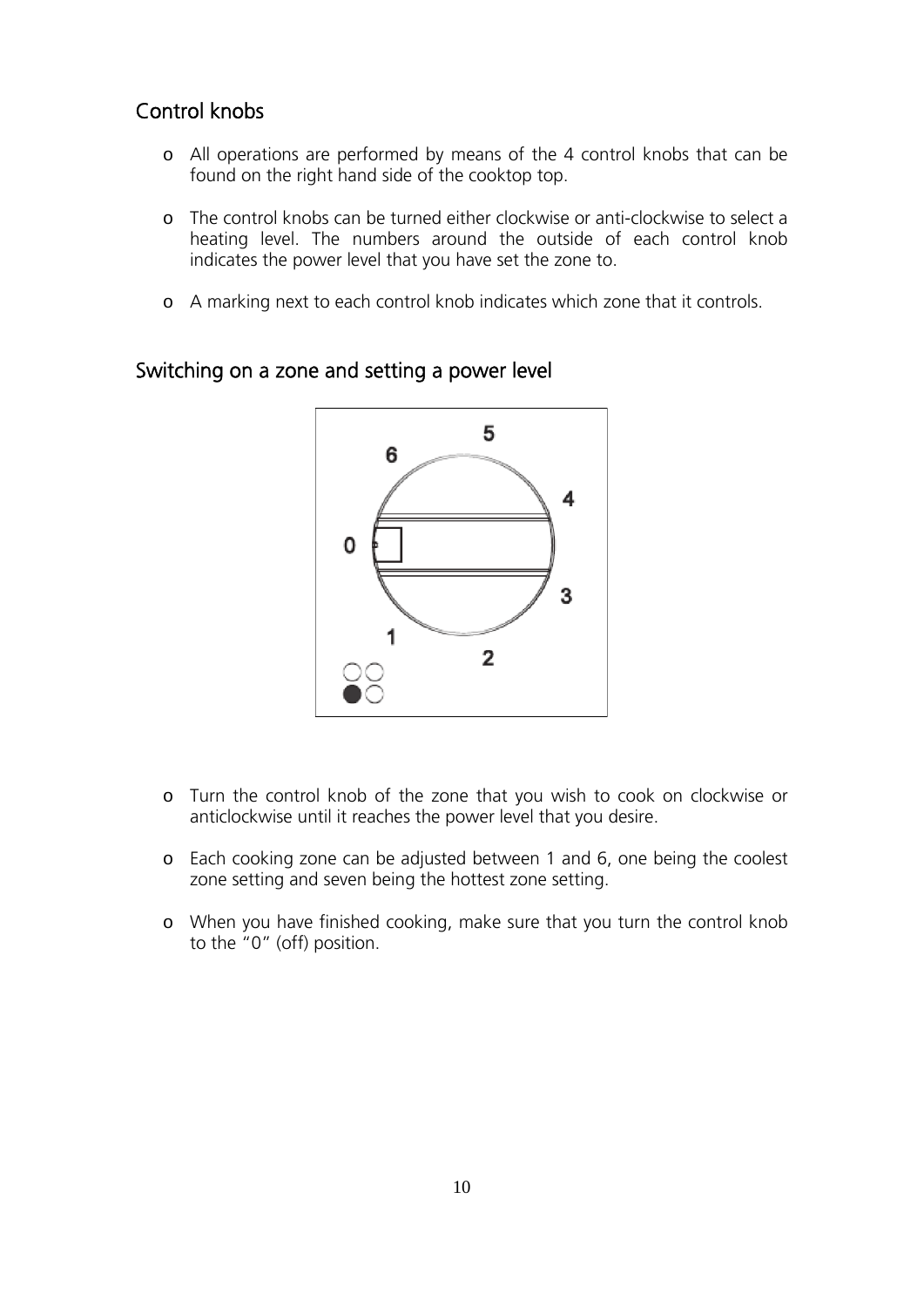#### Hob guidelines

- o The first few times the hob top is used, it may give off an acrid, burning smell. This smell will disappear completely with repeated use.
- o The hob surface is fitted with cooking areas of different diametre and power.
- o The positions where the heat will radiate from are clearly marked on the hob top. The saucepans must be positioned exactly on these zones for efficient heating to occur. Pans should have the same diameter as the cooking zone that they are being used on.
- o You should not use saucepans with rough bottoms, as this can scratch the solid plates.
- o Before use, make sure that the bottoms of the saucepans are clean and dry.
- o When cold, the bottom of the pans should be slightly concave, as they expand when hot and lie flat on the surface of the hob. This will allow the heat to transfer more easily.
- $\circ$  The best thickness for the bottom of the pans is 2 3 mm of enamelled steel and 4 – 6 mm for stainless steel with sandwich type bottoms.
- o If these rules are not followed, then there will be a great loss of heat and energy. Heat not absorbed by the saucepan, will spread to the hob, frame and surrounding cabinets.
- o Preferably cover pans with a lid to permit cooking at a lower heat.
- o Always cook vegetables and potatoes, etc. in as little water to reduce cooking times.
- o Food or liquid that has high sugar content may damage the hob top if it comes into contact with the hob surface. Any spillages should be wiped up immediately, however this may not prevent the hob surface from becoming damaged.
- o IMPORTANT: The hob surface is tough; however it is not unbreakable and can be damaged. Especially if pointed or hard objects are allowed to fall on it with some force.

#### o DO NOT USE THE HOB IF THE SURFACE BECOMES BROKEN OR CRACKED. YOU SHOULD CONTACT THE CUSTOMER SERVICES DEPARTMENT IMMEDIATELY.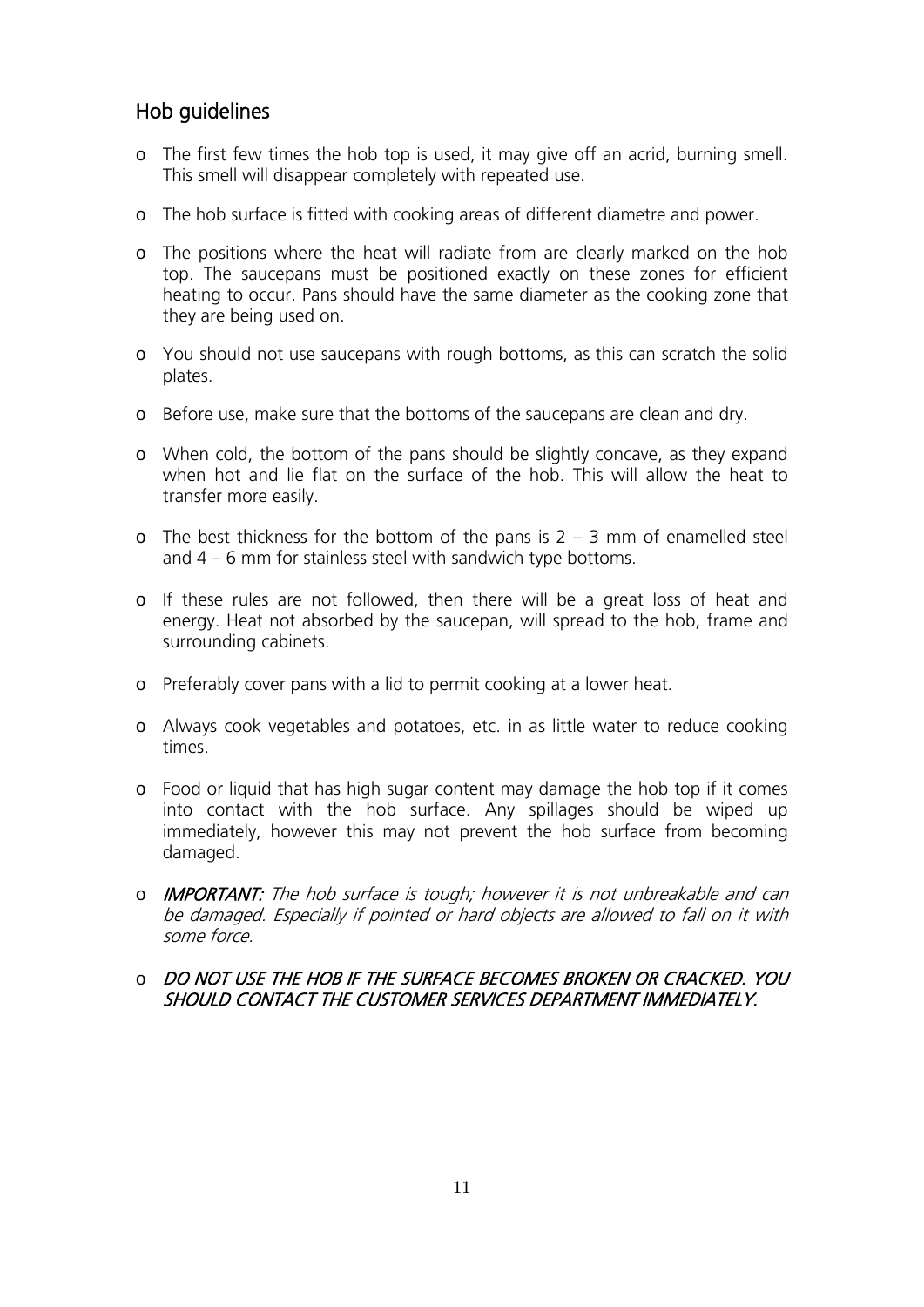### Cleaning and maintenance



Cleaning and maintenance operations must only be carried out when the hob is cool.

The appliance should be disconnected from your mains supply before commencing any cleaning or maintenance process.

#### Cleaning the hob top



Any residues that are left on the hob top surface from cleaning agents will damage it. You should remove any residues with water and a little washing up liquid.



Abrasive cleaners or sharp objects will damage the hob surface; you should clean it using water and a little washing up liquid.



Although it is easier to clean some deposits whilst the hob surface is still warm, you should take care not to burn yourself if cleaning the hob surface when it is still warm.

#### After each use

- o Wipe the appliance over with a damp cloth and a little washing up liquid.
- o Dry the appliance by rubbing the surface with a clean cloth.
- o If the hob surface is made from stainless steel, then a suitable stainless steel cleaner should be used.
- o IMPORTANT: If a stainless steel cleaner is not used regularly, then it is possible for the surface of the hob to change colour over a period of time.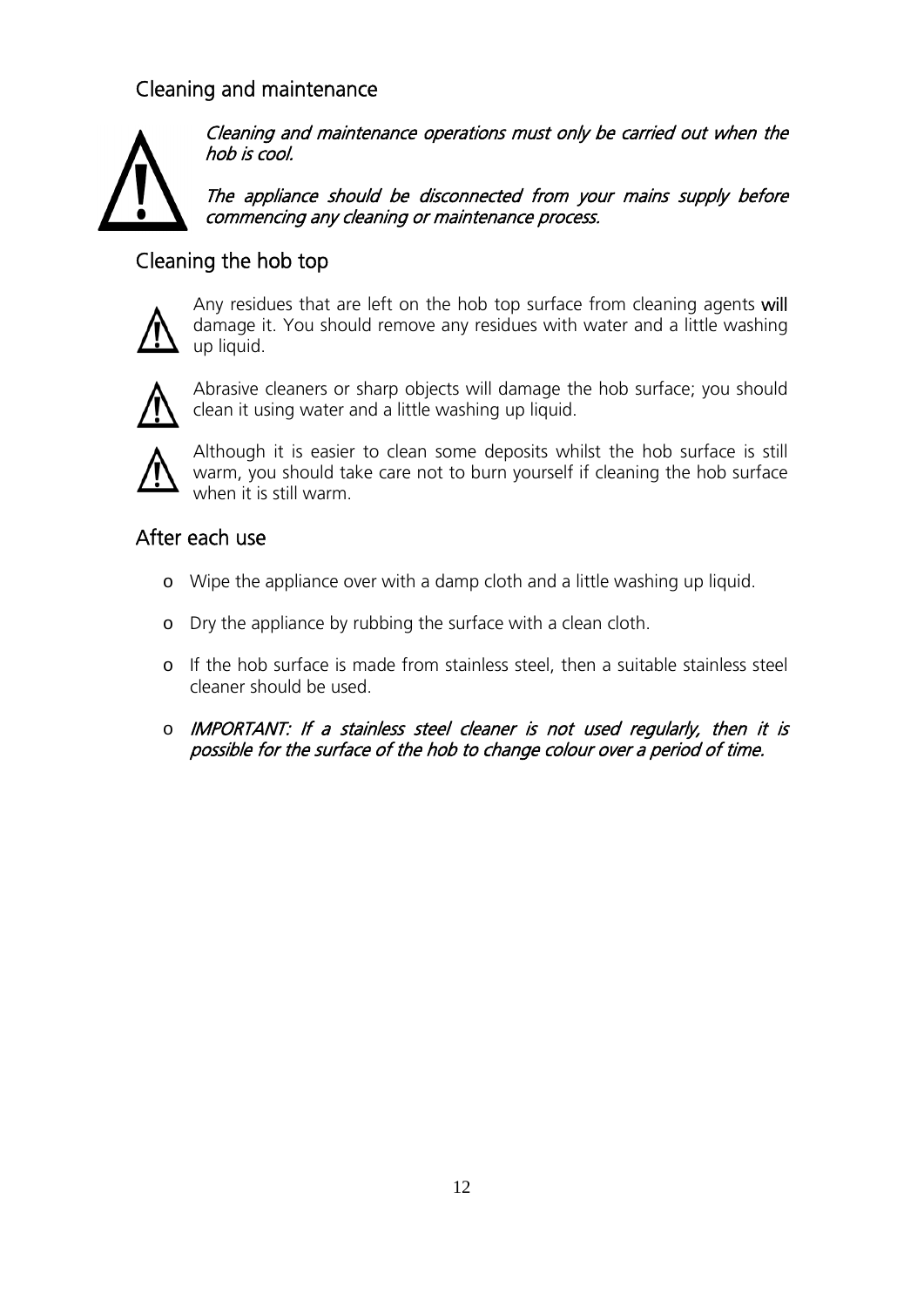#### Maintaining the solid plates

- o If something is spilt onto the plate itself, then it can be removed using a soft brush, plastic or nylon scourer and warm water.
- o To keep the solid plates in good condition, you should put a little olive oil onto a kitchen towel and rub it onto the surface of the plate. The next time the plate is used, it may produce a little smoke.
- o Alternatively you can use a hotplate conditioner; these products can normally be found at larger supermarkets and hardware stores. The manufacturer's instructions should be followed when using these products.
- o IMPORTANT: If the solid plates are not maintained regularly with olive oil or a hotplate conditioner, then they may rust. This is not covered by the guarantee as the product must be maintained as stated above.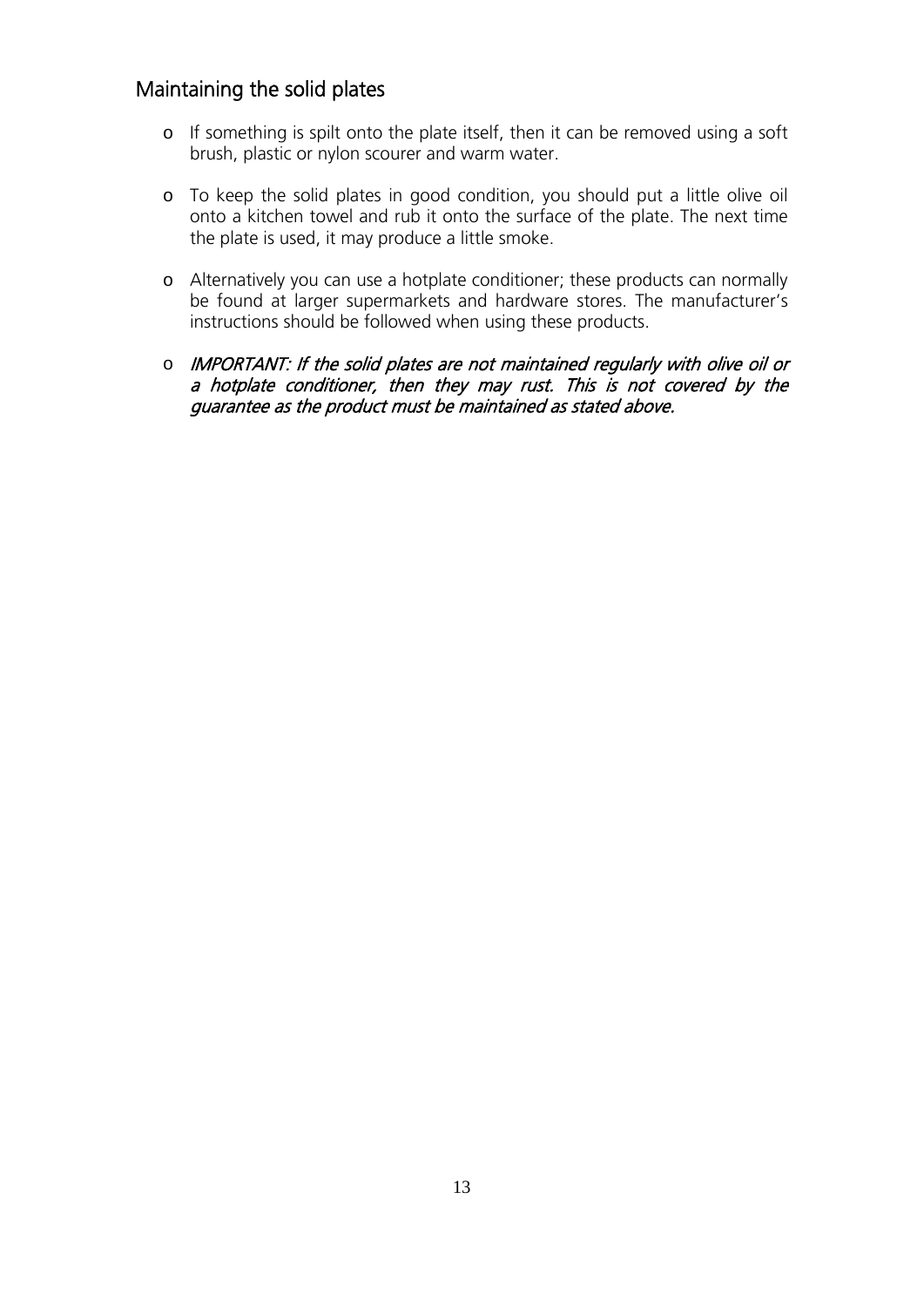#### Installation



The installation must be carried out by a suitably qualified person, in accordance with the current version of the following.

> o AS/NZS 3000: 2007 Wiring Regulations o 2010 Electricity Safety Regulations

#### Positioning



The adjacent furniture must be able to withstand a minimum temperature rise of 100°C above the ambient temperature of the room it is located in, during periods of use.

This appliance is classified as Class 3 and therefore is to be built into a kitchen unit (depending on size) or 600 mm worktop that is at least 30 mm thick. The following minimum clearance distances must be observed:-

- o 700 mm between the hob surface and the underside of any horizontal surface above it.
- o 50 mm clearance around the sides and front of the appliance.
- o 50 mm clearance between the back of the hob surface and the wall behind it, measured from the cut-out.
- o If the hob is positioned so that the right or left hand side of the appliance will be near to the edge of a kitchen unit. There must be a gap of at least 150 mm between the side of the hob and the vertical surface of the kitchen unit.

#### Unpacking the appliance

When unpacking the appliance please check that the following items are contained within the packaging:

1 Hob

- 1 Installation/instruction manual
- 1 Guarantee card
- 4 Fixing screws
- 4 fixing brackets
- 1 Sealing strip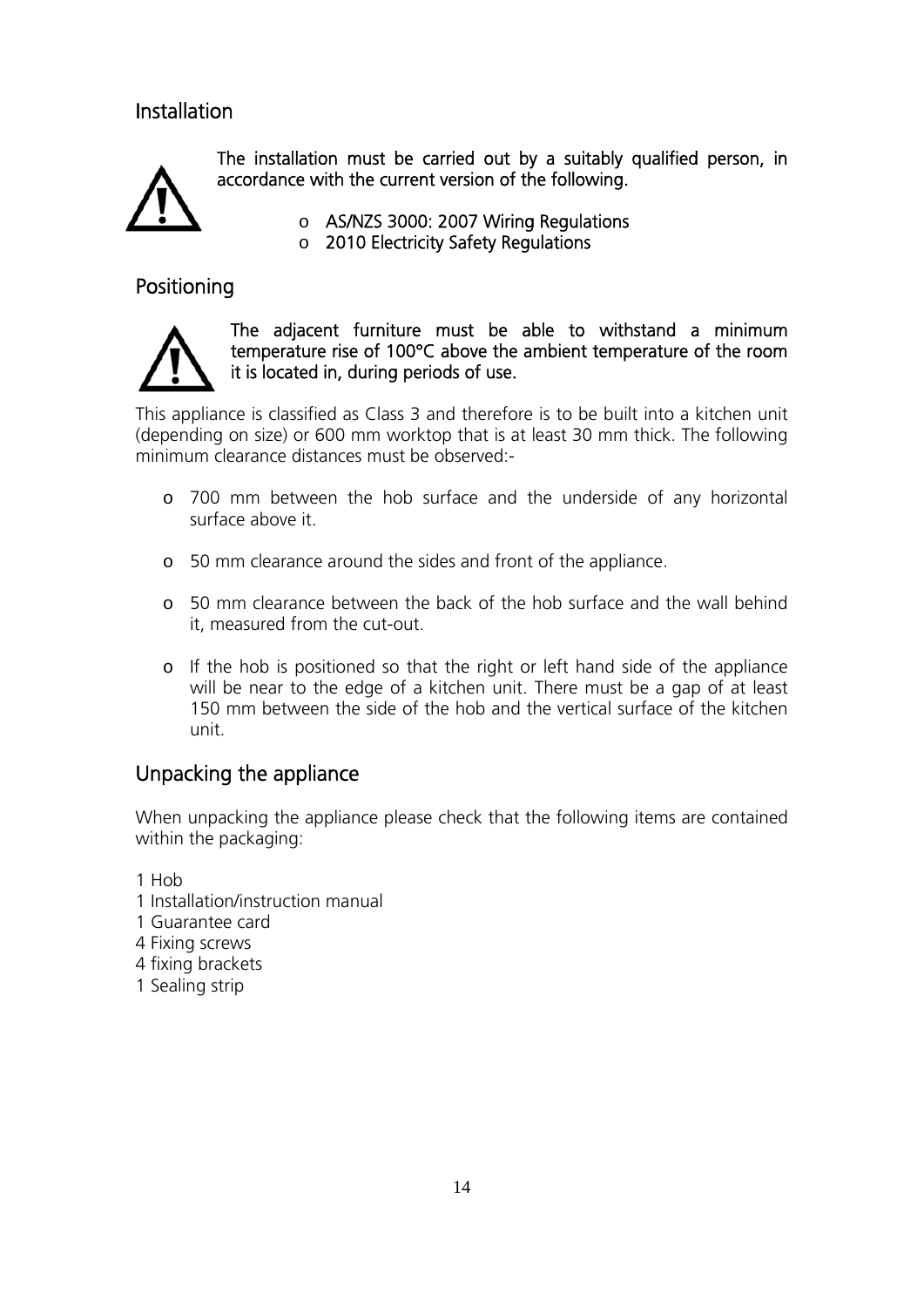#### Installing the appliance



o Cut a hole in the worktop that corresponds with the drawing shown above.



o IMPORTANT: You must observe the ventilation requirements shown in the drawing opposite.

o IMPORTANT: Do not use a silicon sealant to seal the appliance against the aperture. This will make it difficult to remove the hob from the aperture in future, particularly if it needs to be serviced.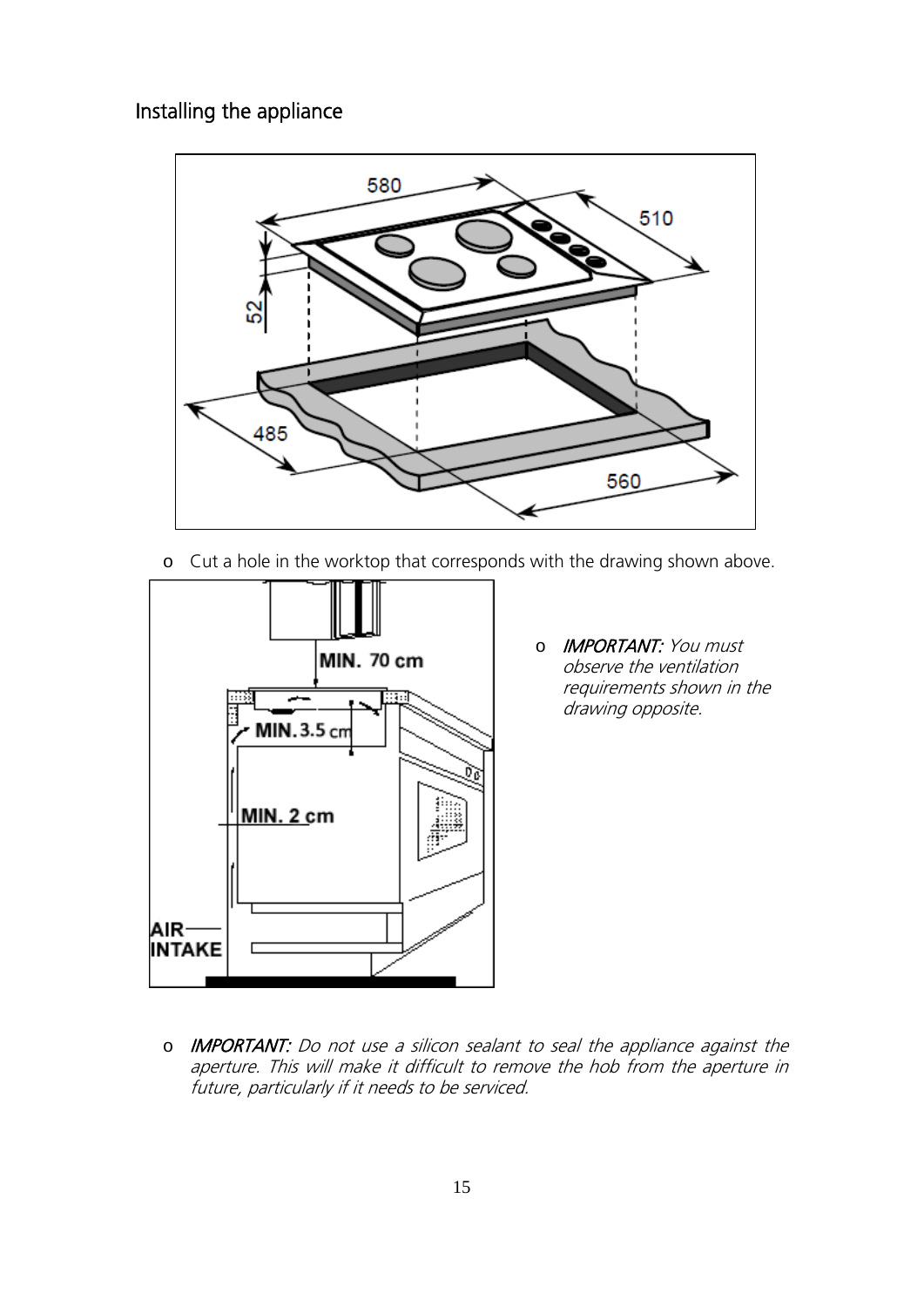

- o IMPORTANT: There are ventilation holes around the outside of the hob. YOU MUST ensure that these holes are not blocked by the work top, when you put the hob into position (see drawing opposite).
- o Carefully turn the hob upside down and place it on a cushioned mat.
- o The supplied brackets need to be fitted to each of the four corners on the underside of the hob.
- o Place a bracket onto each corner, ensuring that the outer hole lines up with the hole on the corner of the hob.
- o Fasten the bracket to the corner of the hob with a screw.
- o Place the long screw into the fixing hole on the outer edge of the bracket but do not fully tighten.
- o Carefully turn the hob back over and then gently lower it into the aperture hole that you have cut out.
- o When the hob is correctly positioned, tighten the long screws to fix the cooktop securely in the aperture hole. These screws MUST be securely tightened.

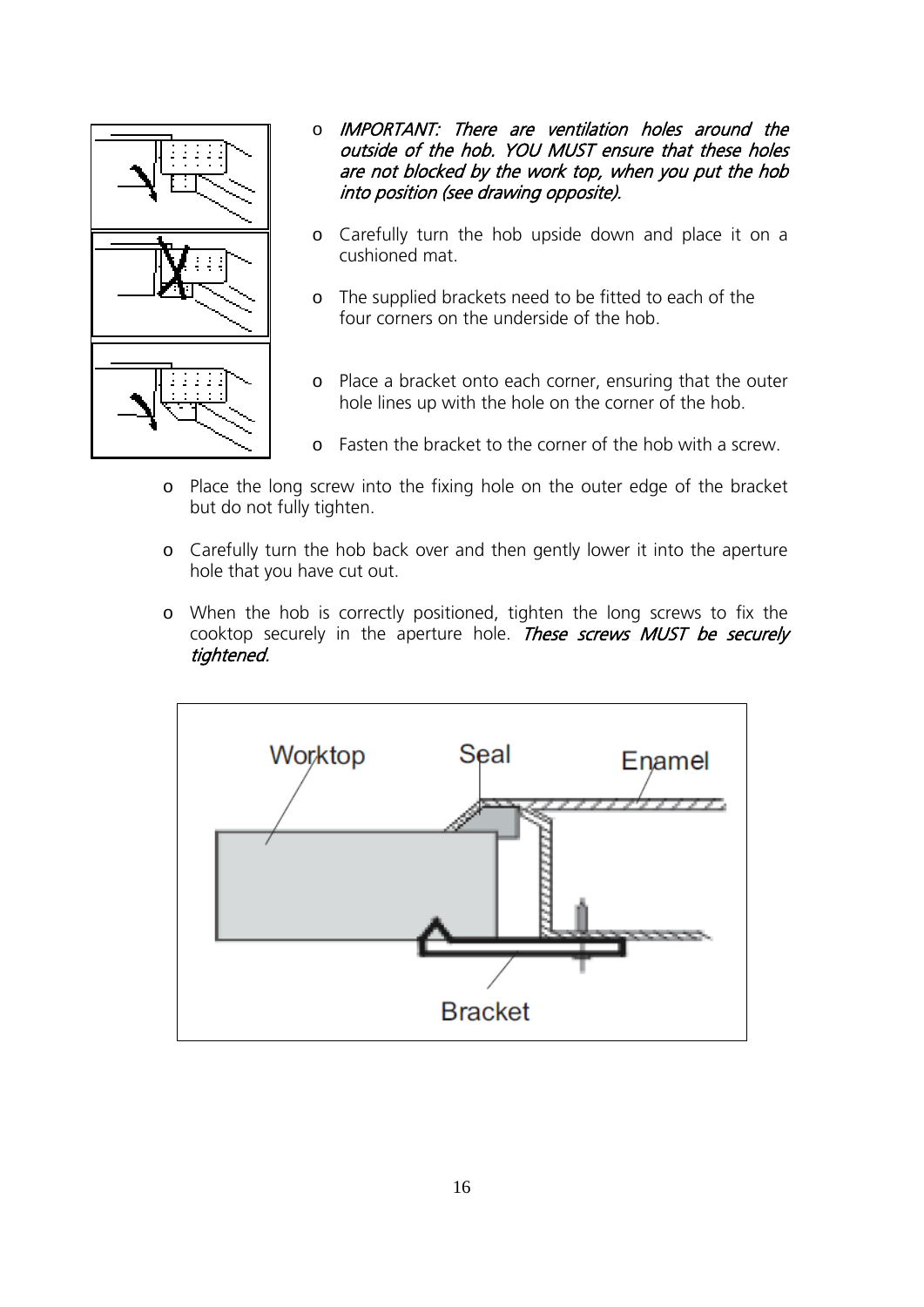#### Electrical connection

#### YOUR HOB IS INTENDED FOR FITTED AND PERMANENT INSTALLATION.

- o Cable type: H05 RRF 3 core x 4.0 mm² (Type RR-F <HAR> marked).
- o The mains cable is not supplied with this product.
- o Before connecting the appliance, make sure that the supply voltage marked on the rating plate corresponds with your mains supply voltage.
- o We recommend that the appliance is connected by a qualified electrician, who is a member of the N.I.C.E.I.C. and who will comply with the I.E.E. and local regulations.

#### o WARNING: THIS APPLIANCE MUST BE EARTHED.

o The hob must be wired into a 25A double pole switched fused spur outlet, having 3 mm contact separation and placed in an easily accessible position adjacent to the appliance. The spur outlet must still be accessible even when your hob is located in its housing.





o The wiring in the mains lead is coloured as follows:

| Brown            | l ive   |
|------------------|---------|
| Blue             | Neutral |
| Green and yellow | Earth   |

o As the colours of the wires in the appliance's mains lead may not correspond with the coloured markings identifying the terminals in your spur box, please proceed as follows:

The **brown wire** must be connected to the terminal marked "L" (live), or coloured red.

The **blue wire** must be connected to the terminal marked "N" (neutral), or coloured black.

The green and yellow wire must be connected to the terminal marked "E" (earth), or by the earth symbol, or coloured *green and yellow*.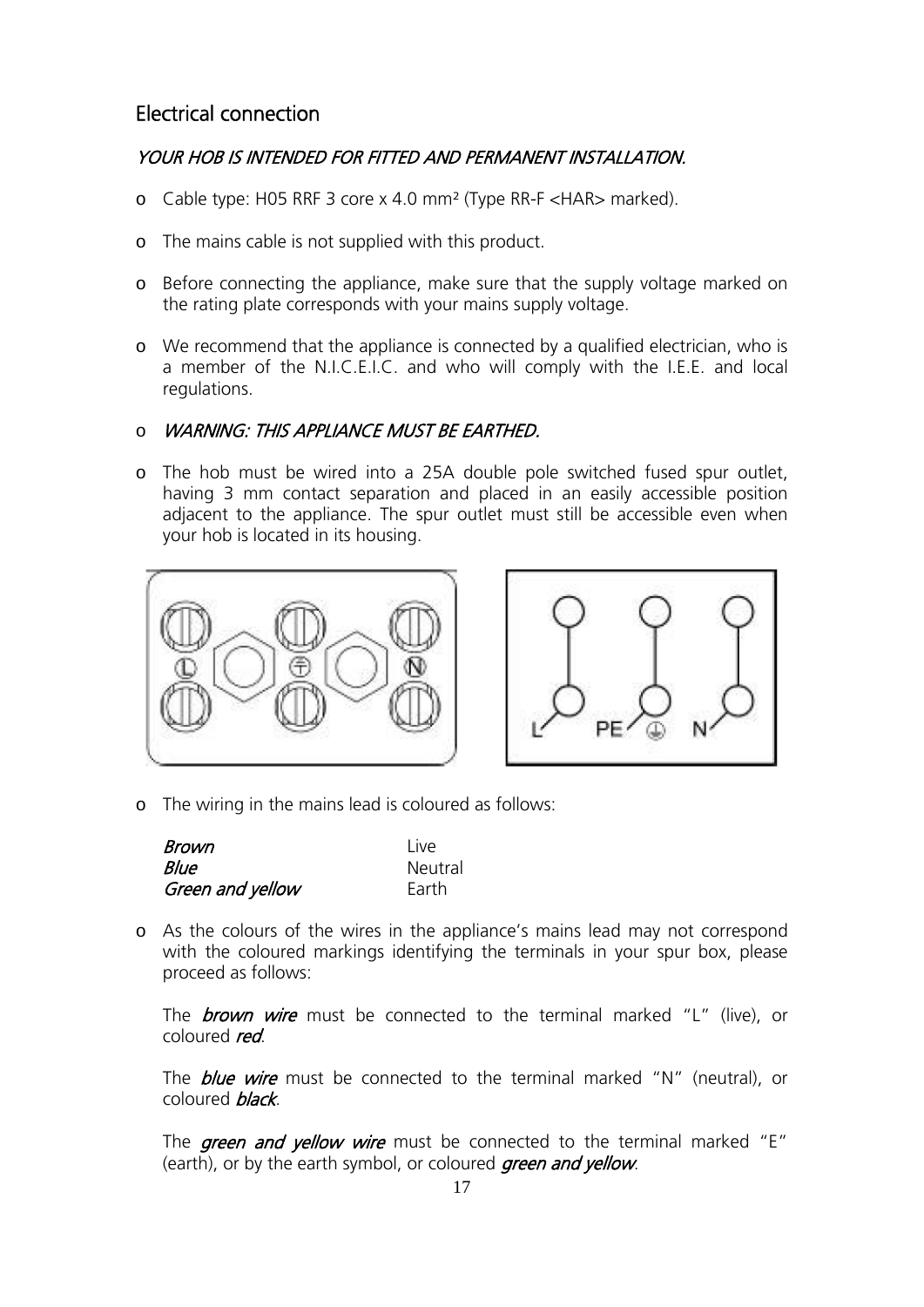- o When the connection is completed, no stray strands or cut wire should be present. The cord clamp must be secured over the outer sheath.
- o Broken or damaged power leads must only be replaced by a suitably qualified person. A power lead of a similar type must be used in replacement. The cable must be able to withstand temperatures of 120°C.

#### **Troubleshooting**

- o The cooking zones are not functioning or will not switch on.
- \* Check that the mains electrical supply to the appliance is correct and working. Check the mains fuse.
- o A humming sound is heard when a cooking zone is selected.
- \* This is normal; the sound will disappear when the zone heats up.
- o The cooking zones have become discoloured
- \* This maybe caused by burnt on remnants of food. This will not affect the working of the appliance. However you should make sure that the cleaning instructions are being followed regularly.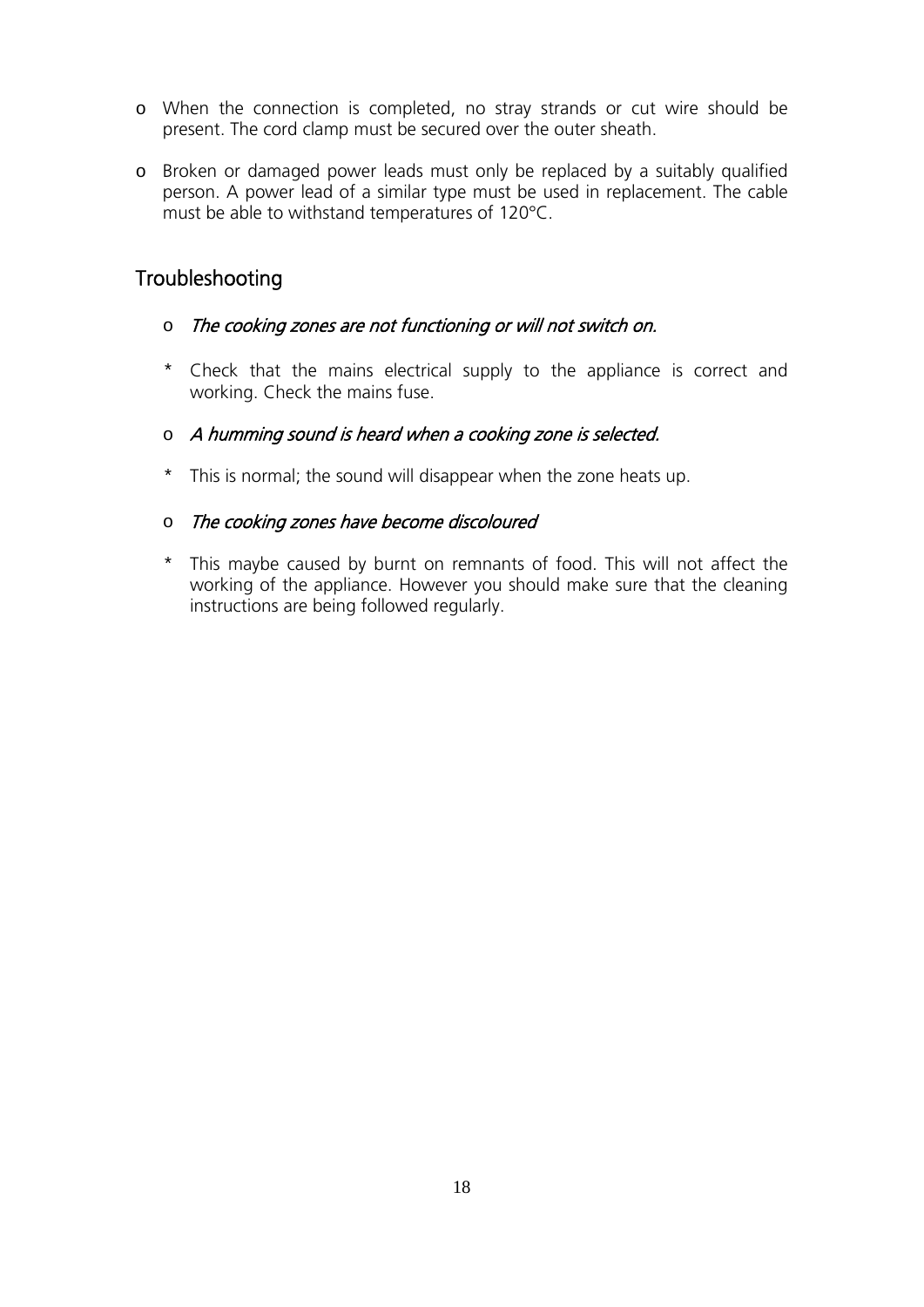

IMPORTANT: If your appliance appears not to be operating correctly, then you should disconnect it from your mains supply and then contact the Caple customer services department, telephone 0844 800 3830.

#### DO NOT ATTEMPT TO REPAIR THE APPLIANCE YOURSELF.

Please note that if a service technician is asked to attend whilst the product is under guarantee and finds that the problem is not the result of an appliance fault, then you may be liable for the cost of the call out charge.

The appliance must be accessible for the technician to perform any necessary repair. If your appliance is installed in such a way that a technician is concerned that damage will be caused to the appliance or your kitchen, then they will not complete a repair.

This includes situations where appliances have been tiled in, sealed in with sealant, have wooden obstructions placed in front of the appliance - like plinths, or any installation other than the one specified by the manufacturer has been completed.

Please refer to the conditions of guarantee that appear on the warranty card that you receive with the appliance.

IMPORTANT: The manufacturer operates a policy of continuous improvement and reserves the right to adjust and modify its products without prior notification.